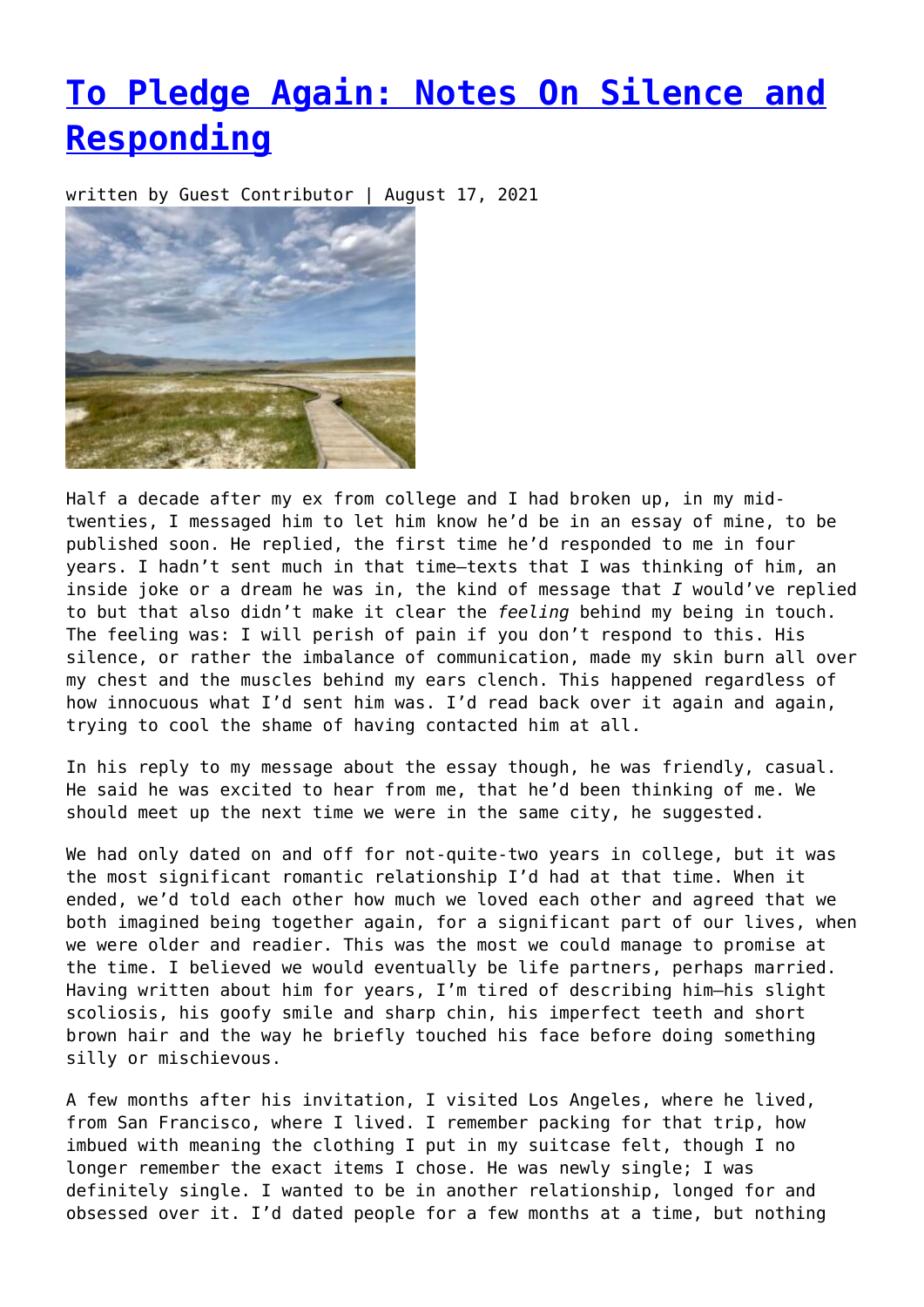serious since we'd broken up.

We sat outside at a bar, our first time seeing each other in years. There were twinkle lights and a glass of wine each. Then we walked through Griffith Park to a hill with a view of the city. We ate greasy breakfast foods in a diner after midnight, talked in a car outside his apartment. Finally, we went inside, which I hadn't wanted to do but I really had to pee and it was after 2am. He was alive, a real person, and also he said he'd been thinking about me for the last four years, the way he'd promised he would when we broke up, but I had not believed him, although I'd been thinking of him too.

We looked about the same as when we'd dated, except I was probably fifteen pounds heavier; he worked out more and had a deeper crease between his eyebrows. He said he was still addicted to relationships. Maybe I was too. "You're like enlightened," he'd told me in the diner, under the fluorescent lights, and I was scared he didn't understand me anymore, because I was definitely not enlightened. Later, in the car, he took the statement back, and I was glad to be seen more clearly.

It was completely inevitable and also the most surprising day in half a decade, when I woke up in his bed the next morning. We kissed goodbye a few hours later near his car; he had to go to work. I wasn't wearing shoes. The concrete burned the soles of my feet. It felt like the start of something important. I didn't see him again for years.

*re spondere.* Originally Latin—again to pledge. The word's usage began a sharp up and to the right curve in the early sixties, like a start-up in hypergrowth, continuing through to the late eighties when I was born. It plateaued around the early 2000s, around the time I began, in middle school in the suburbs of Silicon Valley, being obsessed with my responses—in letters, IMs, emails, voicemails on my private landline and then cell phone.

I have believed I should always be capable of responding, of pledging again. Owed responses are stored in my body, in tightened shoulder muscles and the sides of my sore neck.

At one point, I thought this essay would cover the way different computers talk to one another through electric signals, as a metaphor. I asked for help understanding this process from a software engineer I'm close friends with, and perhaps it is relevant to mention that I have long been surrounded by software engineers, mostly but not only men, and those who work closely with them. People who want problems to be definable and solvable.

As I grappled with silence and responding, years passed: my late twenties. I got tired of being so constantly available for other people, and of sensing into an absence looking for some kind of love.

I've long had friends like my ex, who understand silence. They've applied it liberally, disappearing from contact for days or weeks at a time. When I was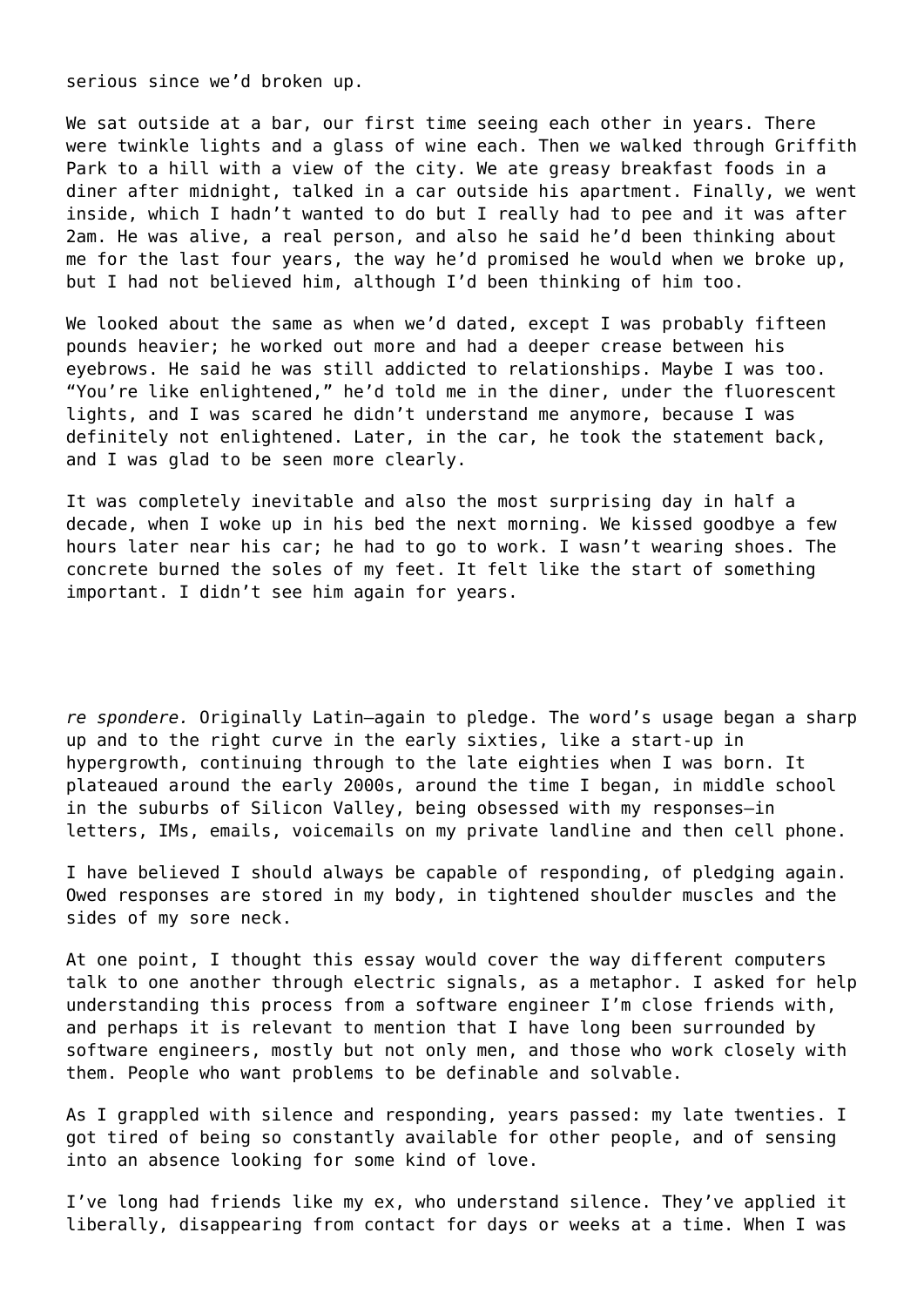younger, I often called them selfish and infuriating. Mostly, I secretly wanted to become them. *Teach me your ways,* I wanted to tell them, when I wasn't pleading: *Just call me back when you get a chance, okay?*

When I was seventeen, someone I loved, also seventeen, jumped from a bridge and died. He didn't give me warning, but he hadn't responded to my last email, which I took as a missed sign once he was gone. I learned then what a true, forever silence was and lived in terror of them. I reread my last response to him on a loop, critiquing it, wondering where I'd gone wrong in letting him know he was loved.

When my college boyfriend and I first broke up, I replayed his imagined death constantly in my mind, for years, the same way I replayed an image of the real death of my friend, which I hadn't seen. If someone I cared about hadn't texted to say they'd arrived home safely, I couldn't sleep well through the night. For a decade, I fell asleep worrying about extreme disasters—the roof caving in, hearts stopping in the night, nuclear bombs. I woke up wondering who had died while I'd been sleeping.

It's true that every time, and this happened many times throughout our nonrelationship, I *asked* my ex not to speak to me so I could get over him, and he took me seriously and complied, even when I broke my own rules and contacted him, which I almost always did. In this way his silence could be interpreted as a kind of practical love for me. He was honoring my past self's request. It wasn't unusual for me to feel confused about the distinction between cruelty or care. When I contacted my ex, I was convinced that I was being given clear signs to break the silence, through dreams or snippets of conversation I overheard. Sometimes, this was confirmed to be real; once, after not speaking in months I reached out to him the same day he was on his way to visit his very ill grandpa.

My excuse for breaking my rules: he was the first person to love me in that particular way that changes what love means from that point forward. To care to understand me, or try to at least. But I'm tired of assigning so much meaning to that relationship, which was in most ways unreal, untested—we never worked full-time jobs at the same time, never traveled for a week or two together, never spent even a month sharing the same room. Yet for years I couldn't stop writing, or thinking about him.

That night we first saw each other again, after we'd gone into the apartment so I could pee, but a few hours before we would sleep together, my ex lay on his couch and I sat next to him, and I laughed and laughed. "What?" he said.

I felt his heart beating under my flat hand, and it was like magic to me that he had stayed alive inside of all that silence we made. I said, "This is all just still here."

"I know," he said, his voice as reverent as my insides felt.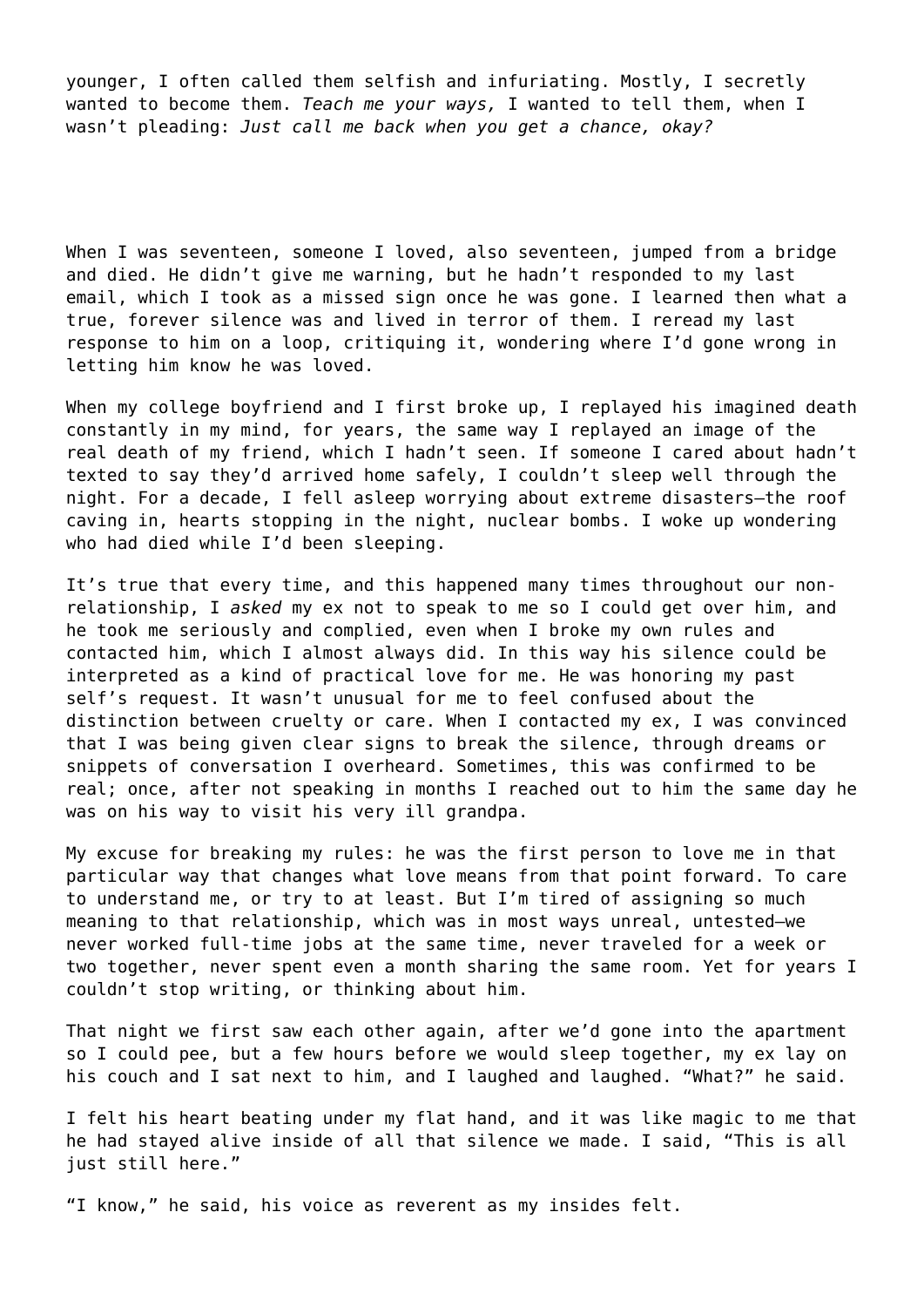Of course, in asking my ex to stop speaking to me all those times, I've been recreating the silence, the wake of my friend's jump off the bridge. I've been the one sobbing, digging my fingers into my eye sockets, and I'm the one who asked for it. This is not unusual.

Maybe if I was a son and brother, white and Christian, instead of a Jewish daughter and only child, I would know how not to answer, and I would not be held responsible for answering, or for taking care of anyone. Maybe I would be lonely.

I do know sons who say they want to get better about keeping in touch, and daughters who say they are trying to call their parents less, only once a week instead of once a day, or once every two weeks instead of every Sunday. Daughters who say they need space.

Sometimes I can't tell if I'm no longer friends with men I thought were my friends, or if I've just stopped calling and texting them and this is what the friendship looks like when I do that. If, to them, we're still friends.

I have not confronted directly when there is too much silence. I have not wanted to seem, or be, so affected by other people. In my texts, I tried to appear chill. I've been trying to be a particular kind of woman—white, less Jewish, and Californian. Not to be out of control, the woman or girl who cares more than is appropriate to the situation. Who sends multiple texts in a row, some of them containing visible emotion, for instance anger.

I would still like to include a lot of science in this essay so that you know these ideas are substantiated; I would like to not seem crazy or irrational. That is why earlier I wrote "my late twenties" instead of "my Saturn return," so you will know I care about biological age and the Gregorian calendar.

I do not write about energy chords and the way I can feel people tugging on them when they're thinking of me or projecting onto me or wanting something from me or worrying about me or just having a hard time. I want to be taken seriously and of course there is the old fear: I do not want to be burned at the stake. So I cannot write this essay until I understand quantum physics well enough to use it to explain to you that energetic bonds are real and that I can influence the energy fields between me and another person, across hundreds or thousands of miles, across lifetimes because time is actually a construct, all folded onto itself, occurring simultaneously, which I will also explain to you using science, when I have finally learned enough and am ready to write this essay.

But I am bored by having to prove my thoughts using double-blind studies and the peer reviewed words of white men; I am bored by trying not to be that girl and so not understanding my own powers: sensitivity as a superpower rather than (only) a liability, an idea first given to me by one of those former software engineer friends, actually. Eventually, I thought, I would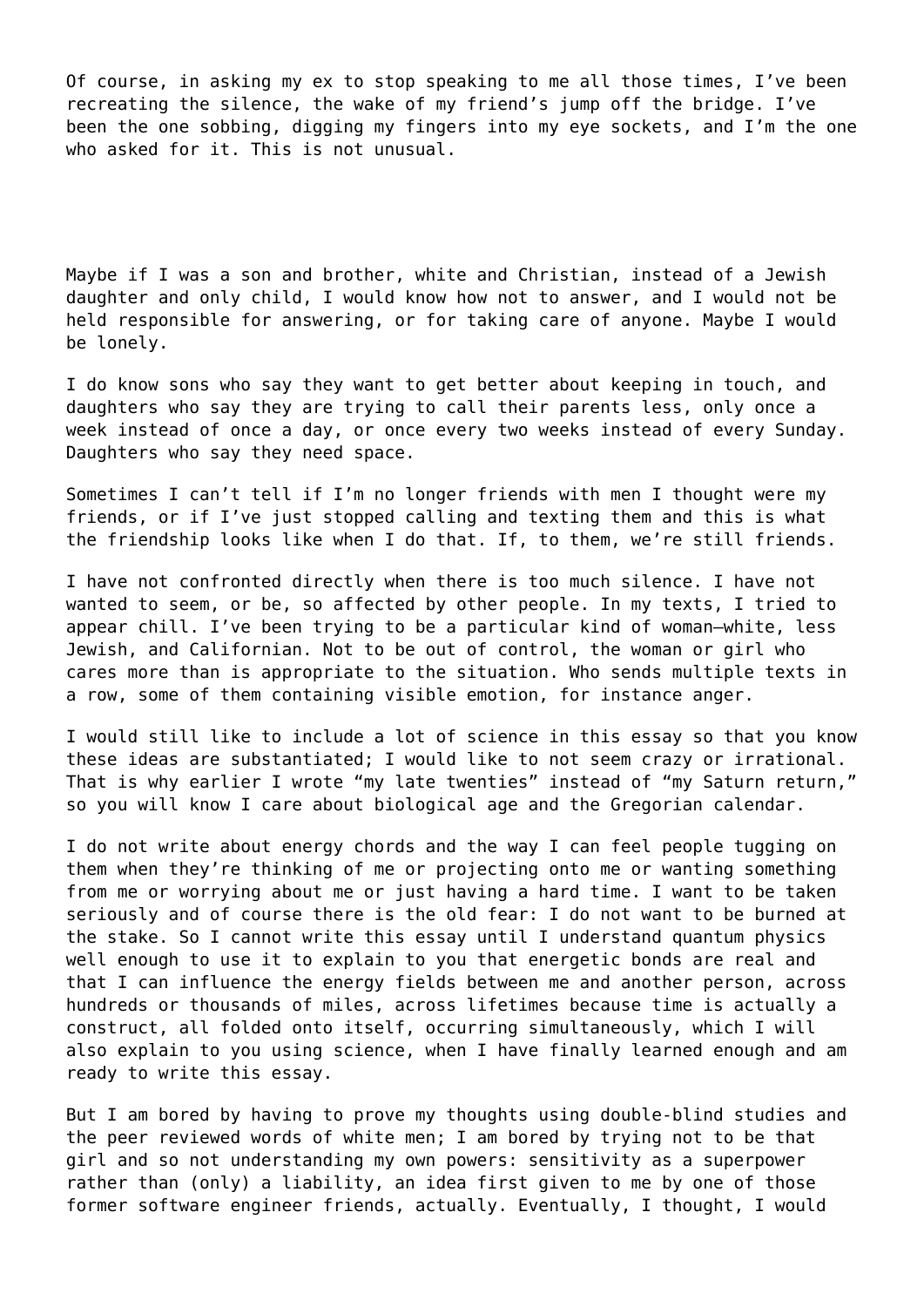transmute my frustration, anger, and despair in the face of all this silence—I would one day not mind as much, or stop being drawn to people who could be silent in this way, but it turned out: I just got bored. I am bored by pretending I don't have feelings, that I'm not affected when someone ignores me or communicates in the way of a seven-year-old or fourteen-yearold boy, although he is a grown man in his thirties.

Sometimes I've worried power is all I'm looking for in love relationships, or at least all I know how to look for. I cannot remember a time before I knew that silence could be wielded, and how sharp it could feel.

There is exquisite power in silence as punishment, and also when used as a shield against anger. Sometimes silence is the only good option. For instance, it is much harder to be berated if one temporarily doesn't exist.

Silence wielded means you have not been forgiven yet. And death is the ultimate silence.

A rule I've learned about not answering, from my ex, and others: don't make exceptions. If you are cutting someone out, cut them out completely.

Maybe I'm not writing about silence. Maybe I'm writing about fear.

Maybe I should write about the apology letter I found recently when packing up my room, a note written to a former friend. I'd stopped speaking to him after I'd come to consciousness to his hand inside me, when we were both drunk in college. Fresh from a blackout, I didn't know how I'd gotten into his bed. I said no until I found enough movement in my arms to push him off of me and into the wall. Then, mercifully, he stopped and went to sleep on the couch. We never talked about it. I felt guilty about not speaking to him for years. Holding the letter in my hands for one last time, I was so glad I never sent that note apologizing to him for the silence.

There's a friend I used to Skype in the mornings and evenings when we were running a feminist workshop together and depending on each other to get through our early twenties—each of us working at nonprofits, not sleeping enough, stressing about every little thing more than it probably deserved. At a certain point during or just after our codependent, completely intertwined friendship, she stopped responding to me. Not *only* me, I heard from mutual friends, but still, it stung. I wanted to be special, and of course I was worried she'd die inside the silence. So I was angry and sad and plenty of other feelings but also it was familiar: now she was just like my exboyfriends.

Finally, years later, we saw each other in the desert and she apologized. I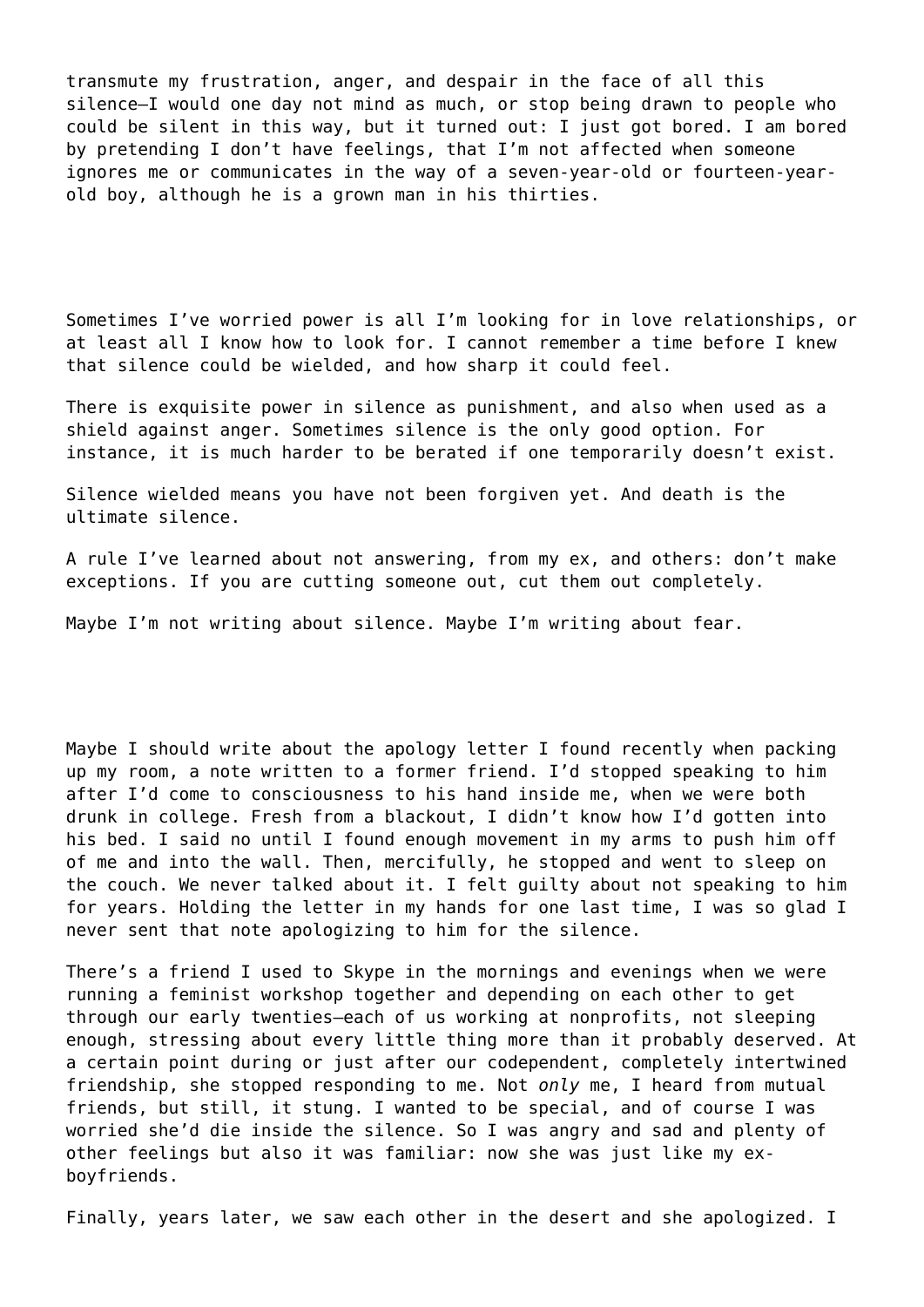told her I accepted her apology and that I forgave her. Then a few days later I told her actually, though it was hard to admit, I was grateful for her example during that time, though it'd hurt, because I'd needed it. That her withdrawal was a model for me later on when I needed to withdraw and be quiet, and when I hurt people's feelings by withdrawing.

Finally, one day it wasn't a lie to say my ex's silence didn't fuck me up the way it used to. His silence didn't make me want to scratch my arms until they bled, rip up blank paper and stuff it into my mouth, just to have something to do.

Of course part of the story, and I don't like saying this part, is that hours after one of those times I asked him to stop speaking to me, I went on a first date, although we didn't call it that at the time, with someone else. So from an ecological perspective, my ex's silence was good, it allowed in that new relationship.

It took more than a decade since our breakup to write that I do not see us together in the future and to mean it, and give no exceptions to that. To not feel the urge to contact him. I have chewed too long on this silence thing; it tastes like gum that's lost its flavor and my jaw is tired.

I thought there were relational doors and you could open or close them, but it turns out there are ropes and you can keep them or cut them, or perhaps they are cut for you by beings invisible. Now, the rope between my ex and I is cut and so it doesn't matter what I say or don't say or what he says or doesn't say.

I used to wonder if I was unwell because I was thinking of him so often, but now, knowing more about how these things work, I wouldn't be surprised if nearly every time, he was thinking about me too, wanting, perhaps not consciously, to get my attention using only our energetic tether. How often I text a friend who says, "I've been thinking of you so soooo much the last few days!"

"I know," I say, and I am happy. "I got your braintext.

I know my words do not keep him, or anyone else, alive. My love does not keep him, or anyone else, alive.

I've been practicing, and I do know a little more about silence now, my silence often the product of grief and anger, but I am not an expert nonresponder. I'm still learning; I feel guilty; I think about it too much; I am not chill. I keep practicing, trying to know when saying nothing is a better response. Maybe I'll never learn. Some days, I don't even want to.